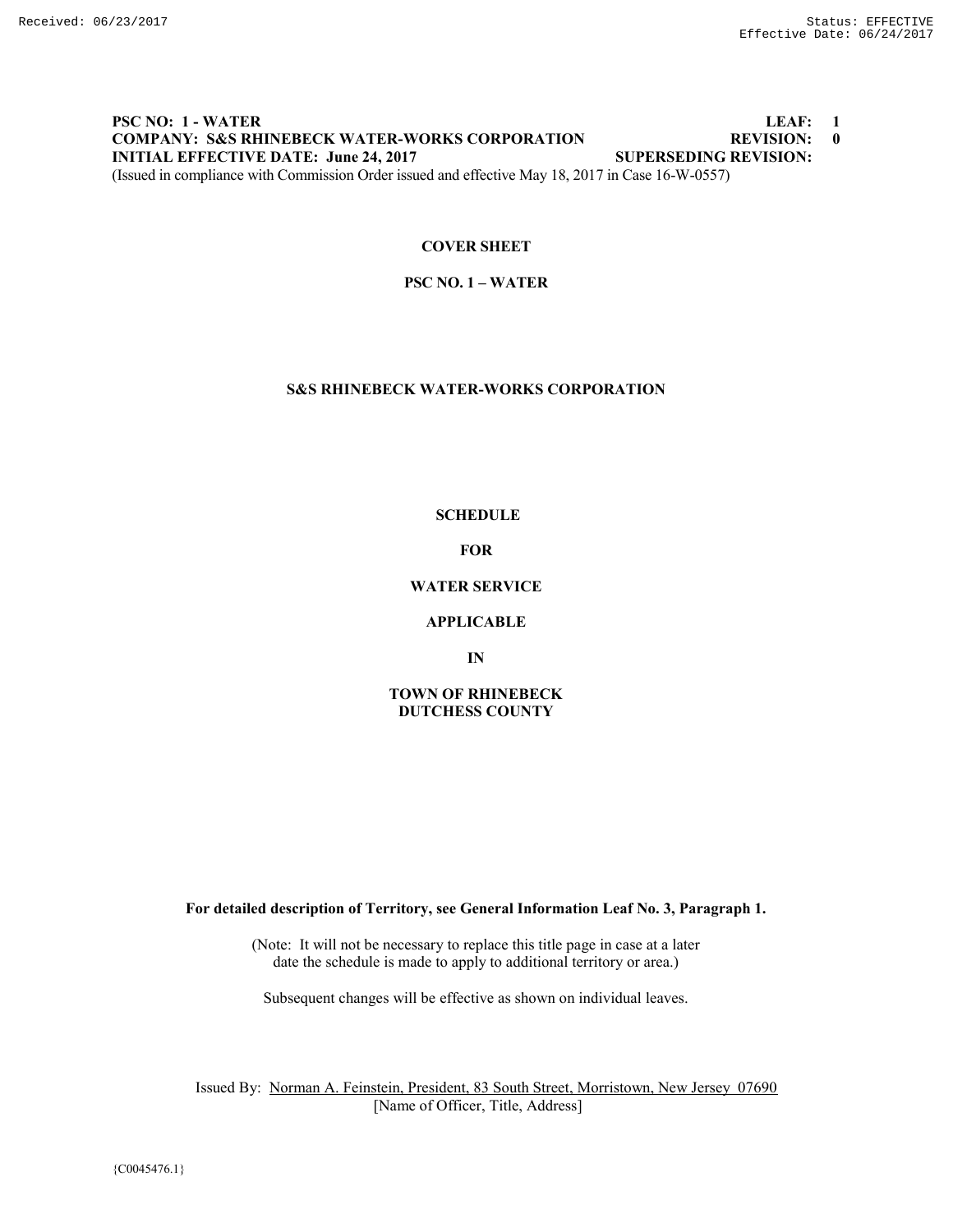# **PSC NO: 1 - WATER LEAF: 2 COMPANY: S&S RHINEBECK WATER-WORKS CORPORATION REVISION: 0 INITIAL EFFECTIVE DATE: June 24, 2017 SUPERSEDING REVISION:** (Issued in compliance with Commission Order issued and effective May 18, 2017 in Case 16-W-0557)

# **TABLE OF CONTENTS**

# **GENERAL INFORMATION LEAF NO.** 1. Territory 3

| 2.  | Application for Water Service                              | $\mathfrak{Z}$ |
|-----|------------------------------------------------------------|----------------|
| 3.  | Deposits - Security                                        | $\overline{3}$ |
| 4.  | Deposits - Interest                                        | $\overline{4}$ |
| 5.  | Deposits - Return                                          | $\overline{4}$ |
| 6.  | Deposits - Other                                           | $\overline{4}$ |
| 7.  | <b>General Rules</b>                                       | $5 - 6$        |
| 8.  | Metered Service                                            | $6 - 7$        |
| 9.  | <b>Unmetered Service</b>                                   | $\tau$         |
| 10. | <b>Extension of Mains</b>                                  | $\tau$         |
| 11. | Discontinuance of Service - Non-payment                    | $7-8$          |
| 12. | Discontinuance of Service - Other                          | $8-9$          |
| 13. | Discontinuance of Residential Service - Special Procedures | 9              |
| 14. | <b>Deferred Payment Agreements</b>                         | 9              |
| 15. | <b>Complaint Handling Procedures</b>                       | 10             |
| 16. | Restoration of Service                                     | $10 - 11$      |
| 17. | Interest on Customer Overpayments                          | 11             |
| 18. | Regulation                                                 | 11             |
|     | <b>RATES</b>                                               |                |
|     | Service Classification No. 1                               | 12             |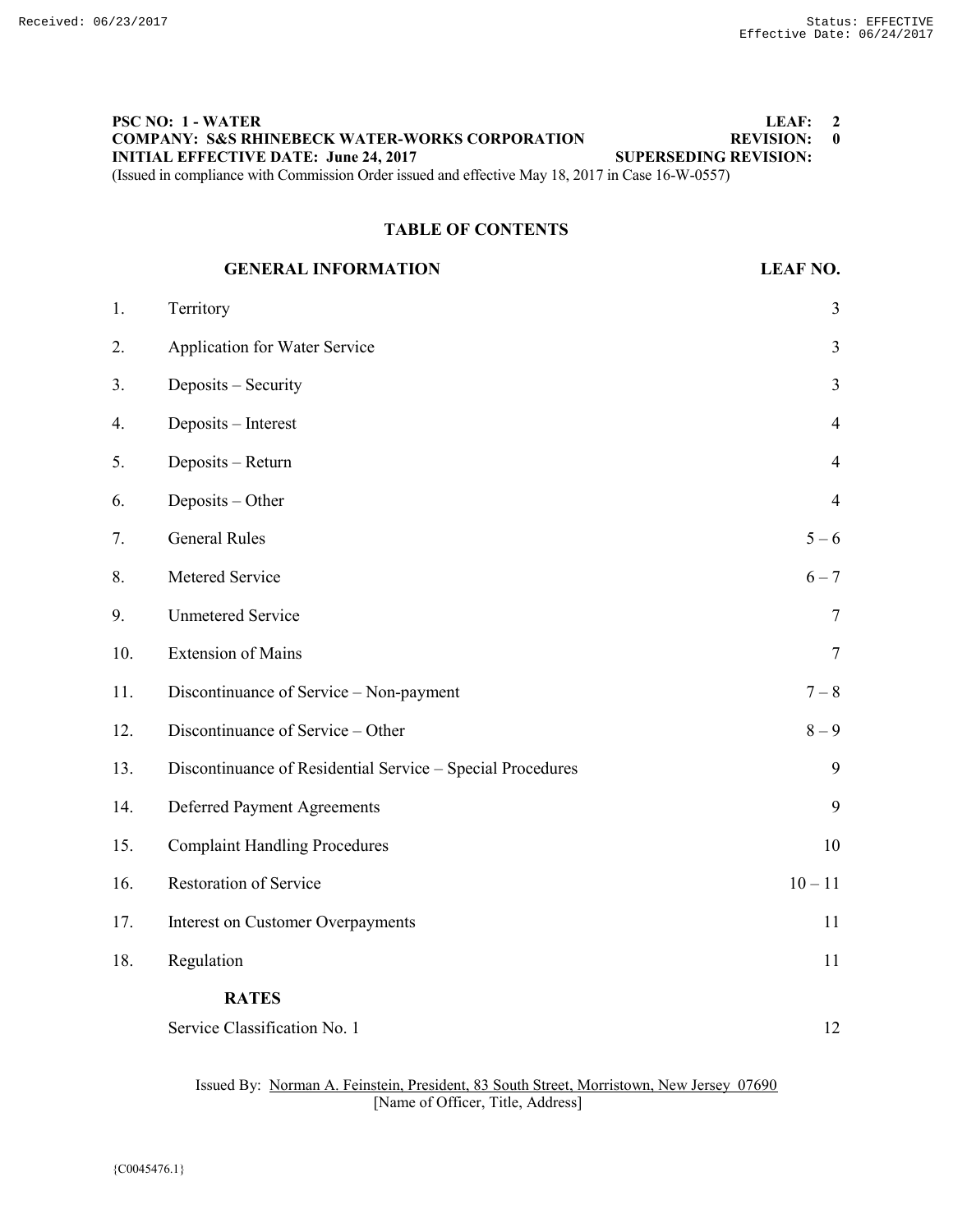# **PSC NO: 1 - WATER LEAF: 3 COMPANY: S&S RHINEBECK WATER-WORKS CORPORATION REVISION: 0<br>
INITIAL EFFECTIVE DATE: June 24, 2017 SUPERSEDING REVISION: INITIAL EFFECTIVE DATE: June 24, 2017**

(Issued in compliance with Commission Order issued and effective May 18, 2017 in Case 16-W-0557)

# **GENERAL INFORMATION**

1 Territory

Town of Rhinebeck, Dutchess County, New York.

- 2. Application for Water Service
	- A. Written application for service may be required.
	- B. A separate application may be required for each premises.
	- C. Premises may be subject to inspection by the company.
	- D. Applications need not be accepted from customers with charges due on any water accounts with the company. The company must accept an application if the customer enters into a deferred payment agreement.
	- E. Service pipe installations are subject to company approval.
- 3. Deposits Security
	- A. As a condition of receiving service, the company may require a deposit from customers that are delinquent (having a bill remaining unpaid 23 days from the date mailed), seasonal, short term or temporary or who have had service terminated for non-payment during the preceding 6 months. In addition, a deposit may also be required from a non-residential customer whose credit has not been established with the company. A delinquent customer shall be provided with a written notice 20 days before the deposit is assessed which states that failure to make timely payments will permit the company to require a deposit from such customer.
	- B. Deposits from applicants and customers may not exceed two times the estimated average monthly bill for a calendar year, except in the case of customers whose usage varies widely where deposits may not exceed twice the average monthly bill for the peak season.
	- C. The company shall perform an annual review of the billing history of every customer who has a deposit with the company to assure that a deposit is still required under (3A) above and that the amount of the deposit conforms with (3B) above. The company reserves the right to review the deposit at any time. If a review shows that the deposit held falls short of the amount the company may require by 25 percent or more, the company may require the payment of an additional amount. If a review shows that the deposit held exceeds the amount required by 25 percent or more, the company shall refund the excess to the customer. The customer may request a downward revision of the deposit.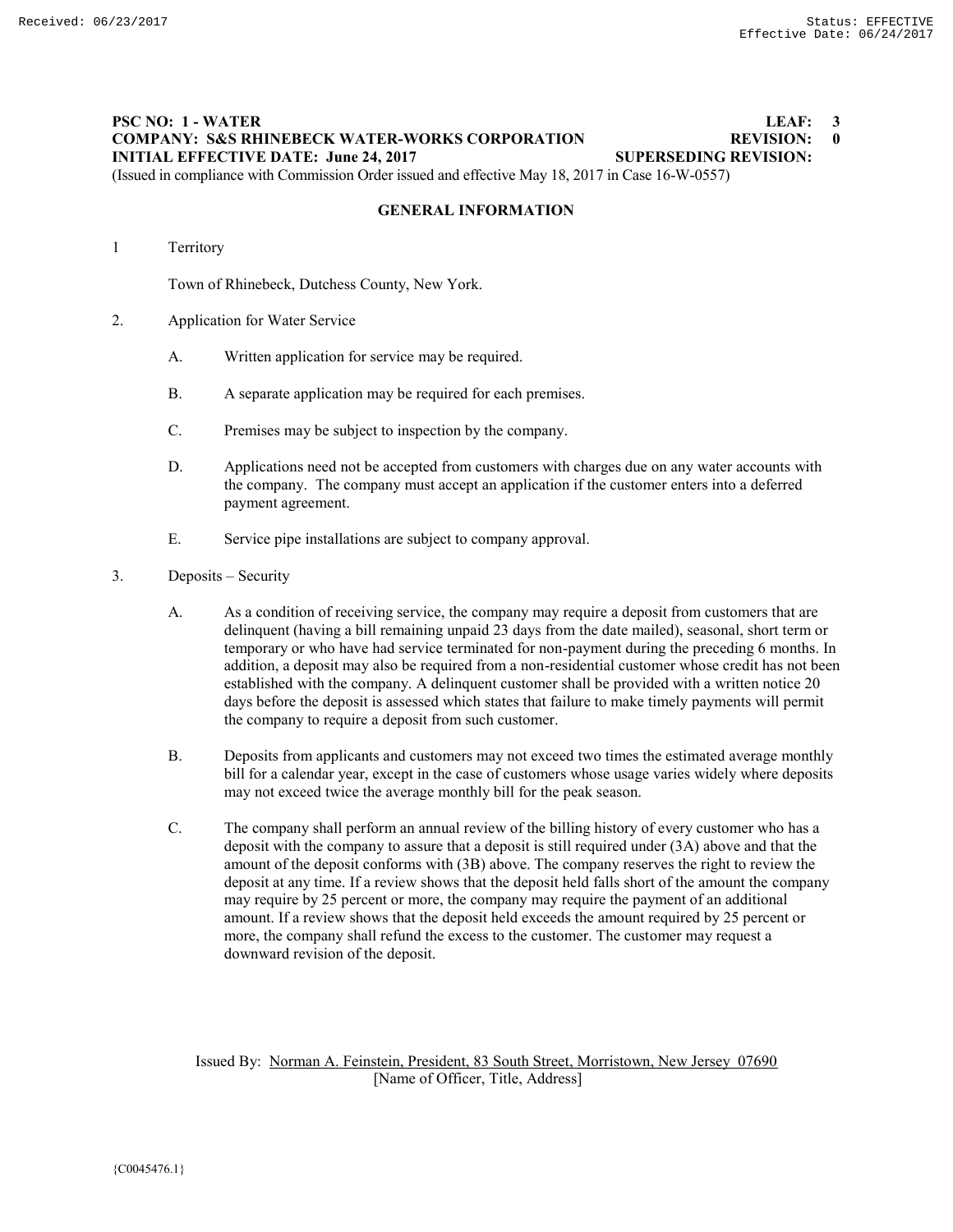## **PSC NO: 1 - WATER LEAF: 4 COMPANY: S&S RHINEBECK WATER-WORKS CORPORATION BEVISION: 0**<br> **INITIAL EFFECTIVE DATE: June 24, 2017 SUPERSEDING REVISION: INITIAL EFFECTIVE DATE: June 24, 2017** (Issued in compliance with Commission Order issued and effective May 18, 2017 in Case 16-W-0557)

**GENERAL INFORMATION**

4. Deposits – Interest

Every deposit shall earn simple interest at the rate per annum prescribed by the Public Service Commission. The interest must be paid to customers when the deposit is returned. If the deposit has been held for 12 consecutive months or more, the interest must be credited to the customer no later than the first bill rendered after the next succeeding first day of October and at the end of each succeeding 12 month period.

- 5. Deposits Return
	- A. The company shall return to a customer a deposit or portion of a deposit and all interest thereon no more than 30 days after:
		- (1) the day the account is closed and all bills are paid; or
		- (2) the date of the first bill for service rendered after a 12 month period during which time the customer was not delinquent, provided there is no other basis for the company to request a deposit; or
		- (3) a review of the deposit shows that a reduction of the deposit is warranted.
	- B. A deposit or portion of a deposit plus interest thereon that is subject to return may be credited to the customer's account in the amount of any outstanding charges. If any balance remains, a refund check shall be issued.
- 6. Deposits Other
	- A. In the event that the applicant desires service for a trailer or other non-permanent structure, he shall deposit with the company all costs of the connection of such service. Said deposit shall bear simple interest as required above and shall be refunded at the end of 10 years, or sooner in the event that a permanent structure for such service connection is completed.
	- B. The company may also require deposits from customers to guarantee future payments as set forth in lawn sprinkler, main extension, or other forms of contracts which are in a form approved by the Public Service Commission. The interest rates for these deposits will be the same as the interest rates for security deposits and such interest will be credited to the customer as prescribed by Commission rules.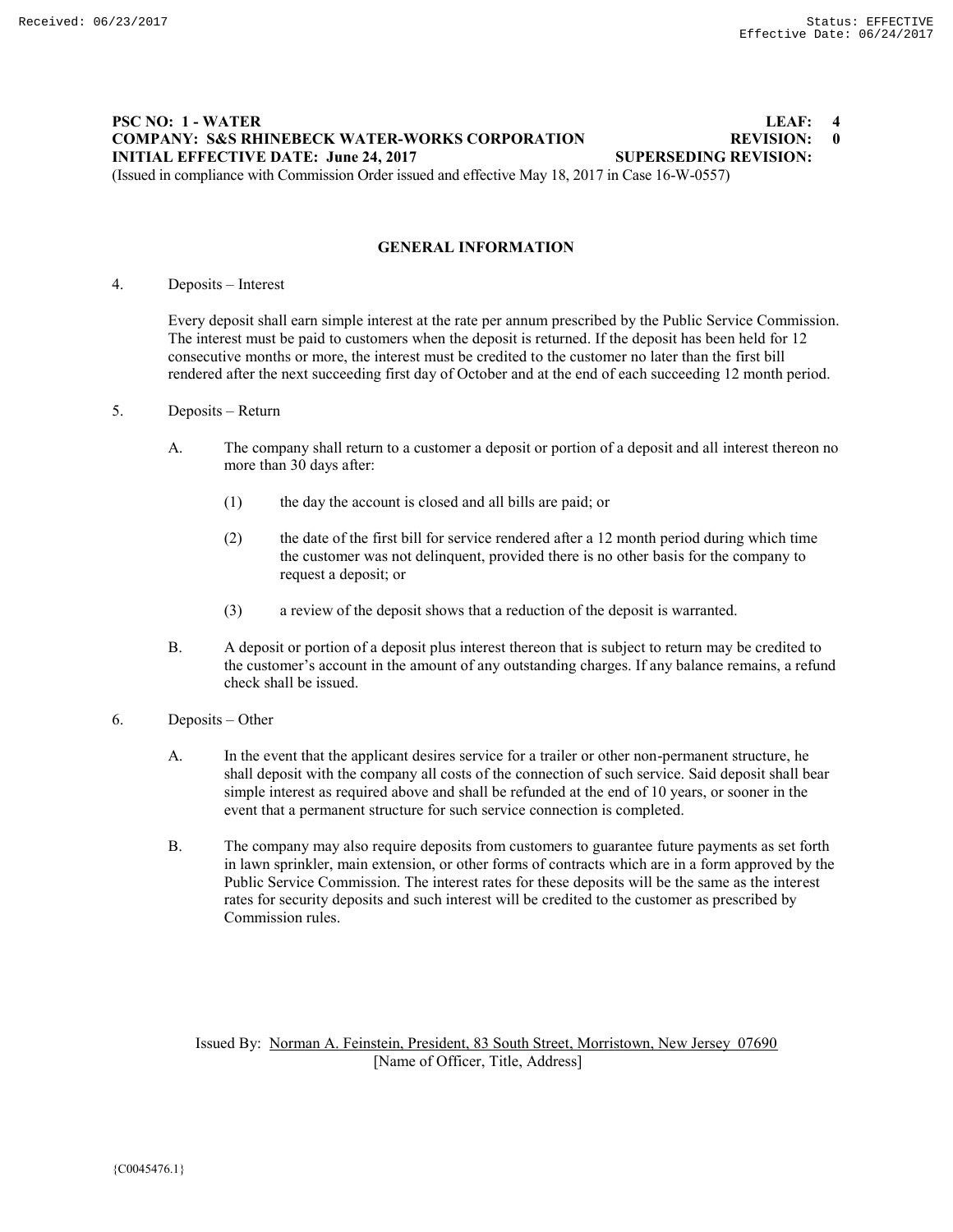# **PSC NO: 1 - WATER LEAF: 5 COMPANY: S&S RHINEBECK WATER-WORKS CORPORATION BEVISION: 0**<br> **INITIAL EFFECTIVE DATE: June 24, 2017 SUPERSEDING REVISION: INITIAL EFFECTIVE DATE: June 24, 2017** (Issued in compliance with Commission Order issued and effective May 18, 2017 in Case 16-W-0557)

**GENERAL INFORMATION**

# 7. General Rules

- A. Customers must provide 10 days' written notice prior to the date on which termination of service is requested or prior to a change of occupancy, until which date the customer will be responsible for payment of service.
- B. Fire hydrants shall not be used without the written permission of the company or unless in conformance with filed fire protection tariff provisions.
- C. The company will not be liable for damage resulting from the presence of its facilities, supply, or use of water service, except damage resulting from gross negligence of the company.
- D. The company may shut off water in its mains to make repairs and extensions. Where possible, proper advance notice will be made to customers affected.
- E. The use of water for sprinkling, swimming pools, or other less essential uses may be restricted or prohibited where such use may unreasonably reduce the adequacy of service for other domestic purposes.
- F. There must be a separate service for each premises.
- G. Installation of service pipes and mains will not normally be made when the ground is frozen.
- H. The customer is responsible for service pipes and plumbing within the property line. Any plumbing work done on the customer's service pipe is subject to approval by the company. No underground work shall be covered up until it has been inspected and approved by the company
- I. All leaks on customer premises or the customer portion of the service pipe must be repaired as soon as possible.
- J. All mains, services (up to the property line), and other water system facilities will be maintained and replaced by the company.
- K. The company will supply water in the distribution system at pressures between 20 and 100 pounds per square inch (psi) and will strive, where practicable, to maintain a normal working pressure of 60 psi with a minimum of 35 psi. If the company makes changes to its system which cause the pressure to increase to over 100 psi to existing customers, the company will be responsible for the first installation of the necessary equipment in the customer's premises. From that point on the equipment will be considered part of the customer's internal plumbing and the customer will be responsible for its maintenance or replacement. If a water pressure reducing valve, in the customer's or applicant's opinion, is necessary or desired to safeguard the plumbing, it is the customer's or applicant's responsibility to purchase, install and maintain this equipment. Where a pressure reducing valve is used it is also advisable to install a suitable pressure relief valve. All installations will comply with the local building codes and standards and are considered a part of the customer's internal plumbing.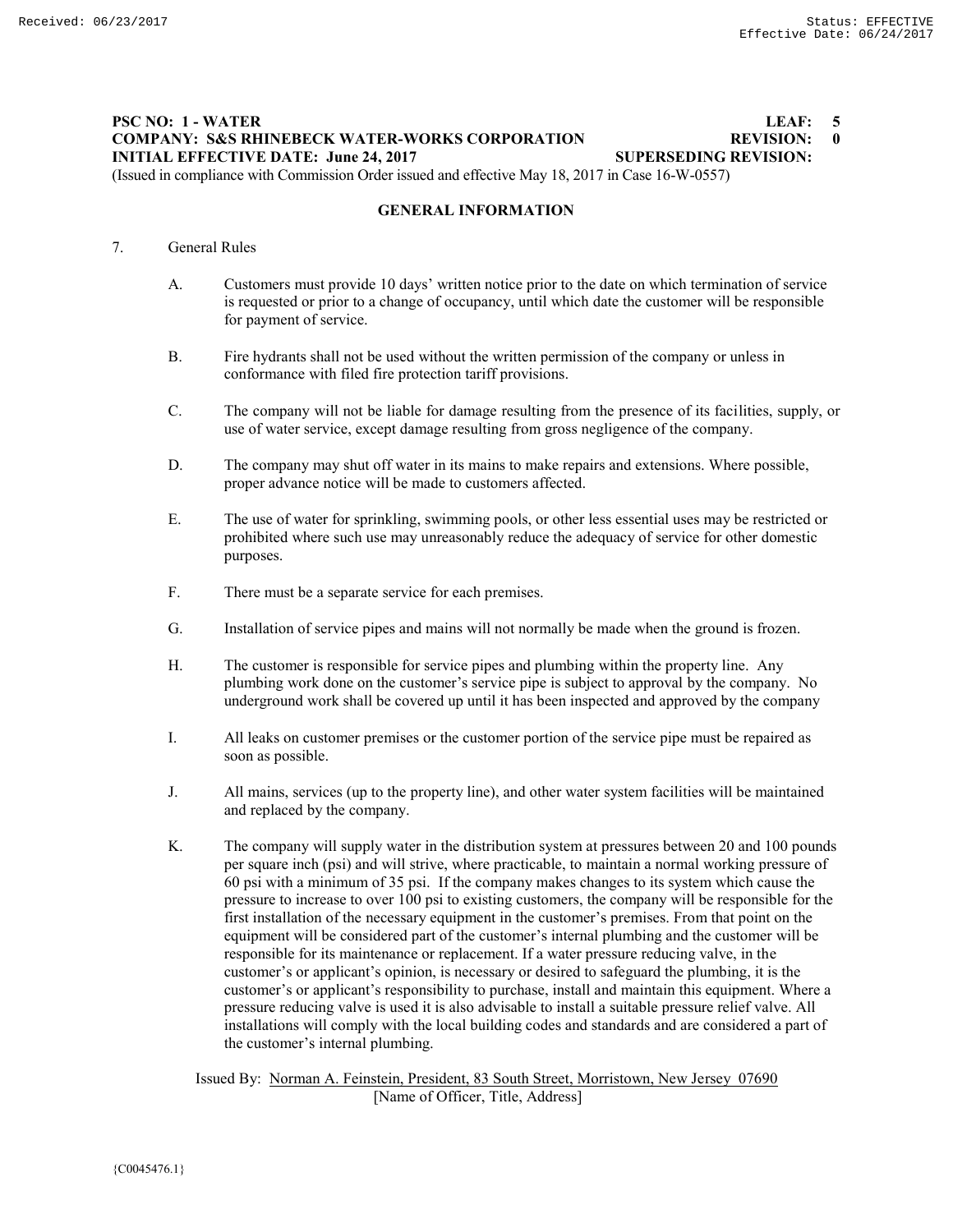# **PSC NO: 1 - WATER LEAF: 6 COMPANY: S&S RHINEBECK WATER-WORKS CORPORATION REVISION: 0 INITIAL EFFECTIVE DATE: June 24, 2017 SUPERSEDING REVISION:** (Issued in compliance with Commission Order issued and effective May 18, 2017 in Case 16-W-0557)

**GENERAL INFORMATION**

- L. Where an applicant is seeking service at an elevation or gradient which could not otherwise be adequately serviced by existing plant, the company will require that the applicant bear the additional cost of providing such extraordinary service, or in the alternative, require the applicant to purchase, install and maintain the necessary special equipment, such as a hydro-pneumatic system, needed to serve the premises. The installation of a hydro-pneumatic system as part of the customer's internal plumbing may be subject to approval of the Health Department and should comply with local building codes and standards.
- M. Cross connections to water sources other than the company's or with other facilities are strictly prohibited. Customers must, at their expense, install and maintain such backflow prevention devices as may be required by the company in accordance with good water works practice or applicable laws or regulations.
- N. Customers must permit company representatives to enter their premises on reasonable request for purposes relating to the operation and maintenance of the company's system, including inspection of the customer's and the company's facilities, installation, reading, testing, replacement and removal of meters, and terminating and restoring service.
- O. No person shall maliciously, willfully or negligently break, damage, destroy, uncover, deface, block access to or tamper with any pipe, valve, meter, structure, appurtenance or equipment which is a part of the water works system.
- 8. Metered Service (if applicable)
	- A. A meter of a type approved by the Commission is required for each premises.
	- B. The company will furnish, install, and maintain the meter. Unless the meter register is set at zero, the company shall attach a tag with the date and meter dial reading at the time of installation.
	- C. The customer will provide a location for the meter acceptable to the company and will be responsible for the cost of repairing damage resulting from human interference, frost, backflow of hot water, or other such causes.
	- D. Where the company agrees it is necessary to set a meter outside the building, it shall be installed at the expense of the customer in a pit acceptable to the company which is both water-tight and frostproof. The cover of the pit shall be fastened with a convenient locking device. Where the distance from the property line to the front wall of the building is greater than 75 feet, the company may require that the meter be set in a pit at or near the property line. If the pit is to be installed on property not owned or controlled by the customer, written consent of the owner of the property shall be obtained prior to the installation.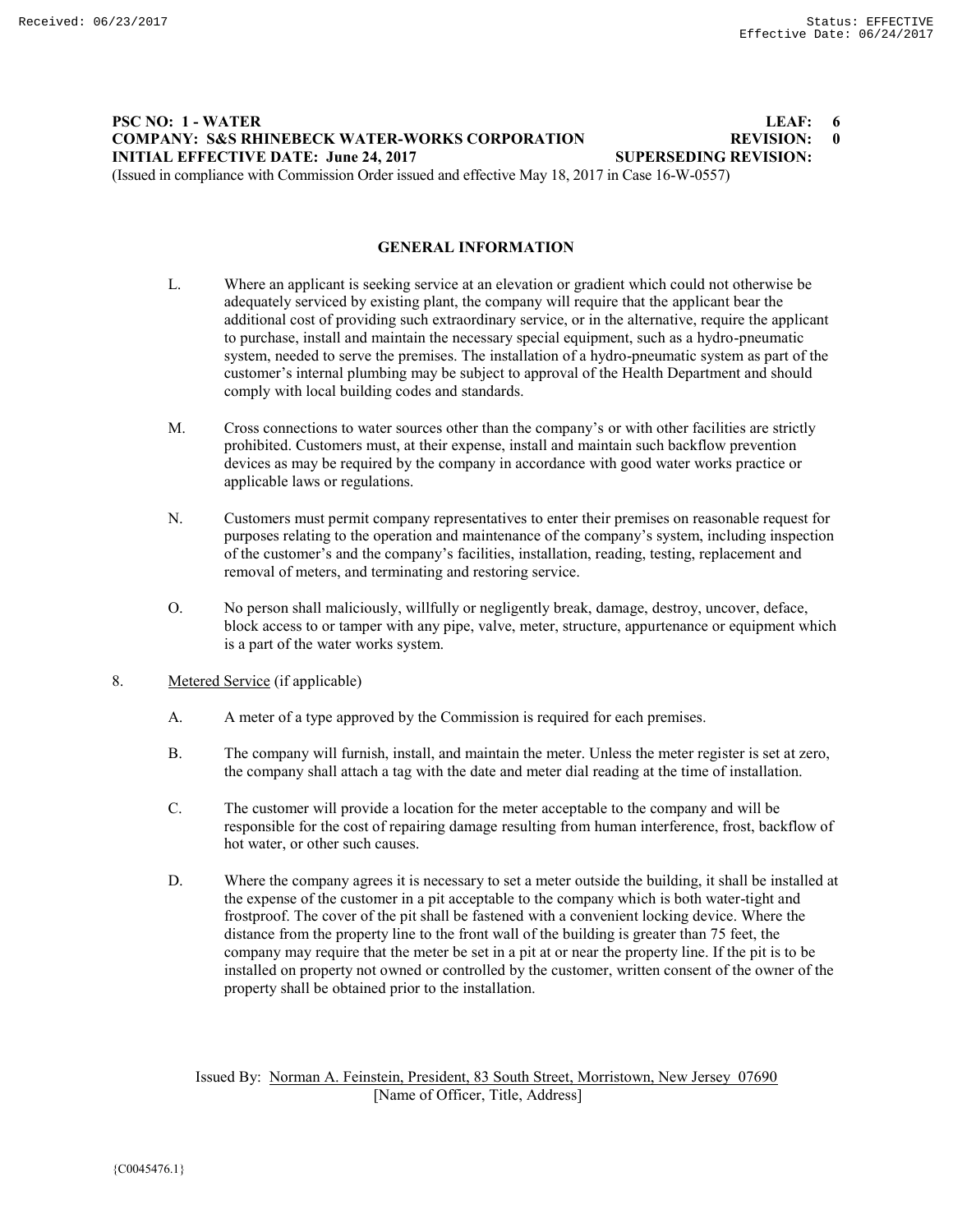# **PSC NO: 1 - WATER LEAF: 7 COMPANY: S&S RHINEBECK WATER-WORKS CORPORATION REVISION: 0 INITIAL EFFECTIVE DATE: June 24, 2017 SUPERSEDING REVISION:**

(Issued in compliance with Commission Order issued and effective May 18, 2017 in Case 16-W-0557)

# **GENERAL INFORMATION**

- E. The company reserves the right to remove, test, and replace the meter.
- F. The company shall afford the customer an opportunity to verify the final reading of any water meter removed from the premises and obtain the customer's signature on a meter removal card which shows the date removed and the reading.
- G. Meters will be tested in conformance with rules of the Public Service Commission. In the case of a disputed account involving the accuracy of the meter, the company will have the meter tested upon the request of the customer. Should the customer request to have a second meter test within 1 year, the customer will be responsible for the actual cost incurred to have the meter tested including the cost to remove the meter, payable in advance to the company. This fee will be refunded if the meter's final weighted average is found to register in excess of 100 percent. Adjustments in bills for over-registration of the meter will be made in accordance with the current rules of the Public Service Commission.
- H. Bills will show meter readings and the dates read.
- I. Bills will be reasonably estimated where a meter has been inaccessible and will be so indicated on the bills.
- J. Where a meter has ceased to register or its percentage of accuracy cannot be determined, an estimated bill for the current period may be rendered. For all other periods the bill shall be the minimum applicable charge.
- 9. Unmetered Service (if applicable)

All applicable provisions of this tariff shall apply.

# 10. Extension of Mains

Mains will be extended in conformance with Commission Rules and Regulations found in 16 NYCRR Part 501.

11. Discontinuance of Service – Non–Payment

Service may be discontinued under the following provisions: for non-payment of any amount due for water supplied, for failure to make any payment due under a deferred payment agreement or for meter repairs (see Section 8C), for failure to post a required deposit or for failure to pay any fee or charge accruing under the contract or tariff.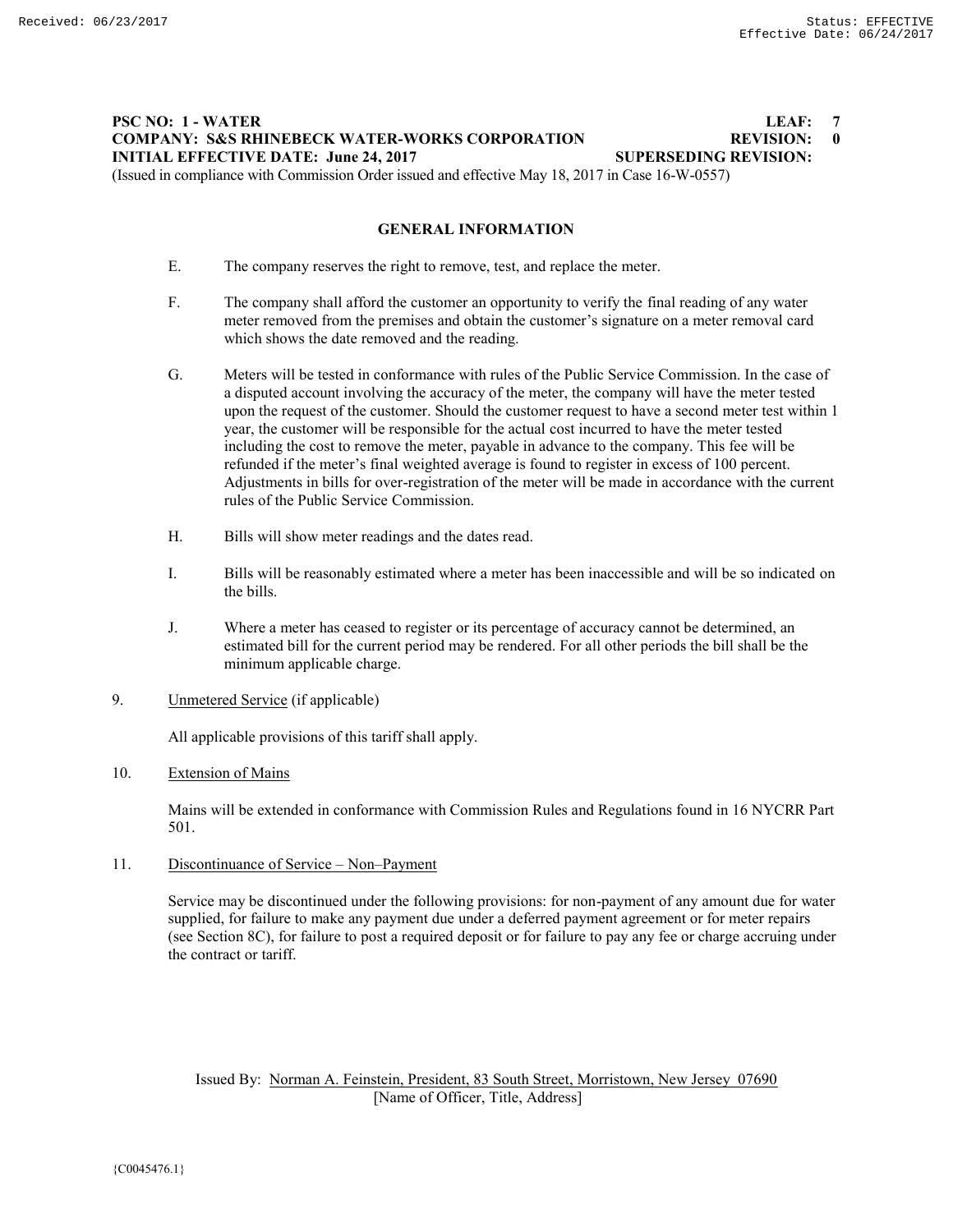# **PSC NO: 1 - WATER LEAF: 8 COMPANY: S&S RHINEBECK WATER-WORKS CORPORATION BEVISION: 0**<br> **INITIAL EFFECTIVE DATE: June 24, 2017 SUPERSEDING REVISION: INITIAL EFFECTIVE DATE: June 24, 2017** (Issued in compliance with Commission Order issued and effective May 18, 2017 in Case 16-W-0557)

#### **GENERAL INFORMATION**

- A. A bill not paid within 23 days of mailing is considered delinquent, and the company may discontinue service after complying with 16 NYCRR Part 533 which requires: (1) 15 days written notice if served personally, or (2) 15 days after a registered letter containing such notice has been signed or refused, or (3) 18 days after mailing written notice in a post-paid wrapper. Service will not be re-established until payment of all proper arrears, charges and deposits is made or a deferred payment agreement is entered into. Receipt of a subsequently dishonored negotiable instrument in response to a notice of discontinuance shall not constitute payment of the customer's account and the company shall not be required to issue additional notice prior to discontinuance. There will be a charge for processing all returned checks equal to the bank charge plus a handling fee of \$5.00 (not to exceed the maximum allowed by Section 5-328 of General Obligations Law).
- B. The company will not discontinue service to residential premises for non-payment of bills on a Friday, Saturday, Sunday, public holiday (as defined in General Construction Law), or on a day on which the utility's main office is closed. Discontinuance can only take place from Monday to Thursday between the hours of 8 a.m. and 4 p.m.
- C. The company will not discontinue service for non-payment of bills to any person or entity receiving public assistance if the payment for such service is to be paid directly by the Department of Social Services or by the local Social Services representatives.
- 12 Discontinuance of Service Other
	- A. Service rendered under any application, contract or agreement may be discontinued by the company after reasonable notice for any of the following reasons:
		- (1) For willful or indifferent waste of water due to any cause or for non-authorized use of water.
		- (2) For failure to protect from damage the meter and connection, or for failure to protect and maintain the service pipe or fixtures on the property of the customer in a condition satisfactory to the company.
		- (3) For tampering with any meter, connections, service pipe, curb cock, seal or any other appliance of the company controlling or regulating the customer's water supply.
		- (4) For failure to provide the company's employees reasonable access to the premises supplied, or for obstructing the way of ingress to the meter or any other appliances controlling or regulating the customer's water supply.
		- (5) In case of vacancy of the premises.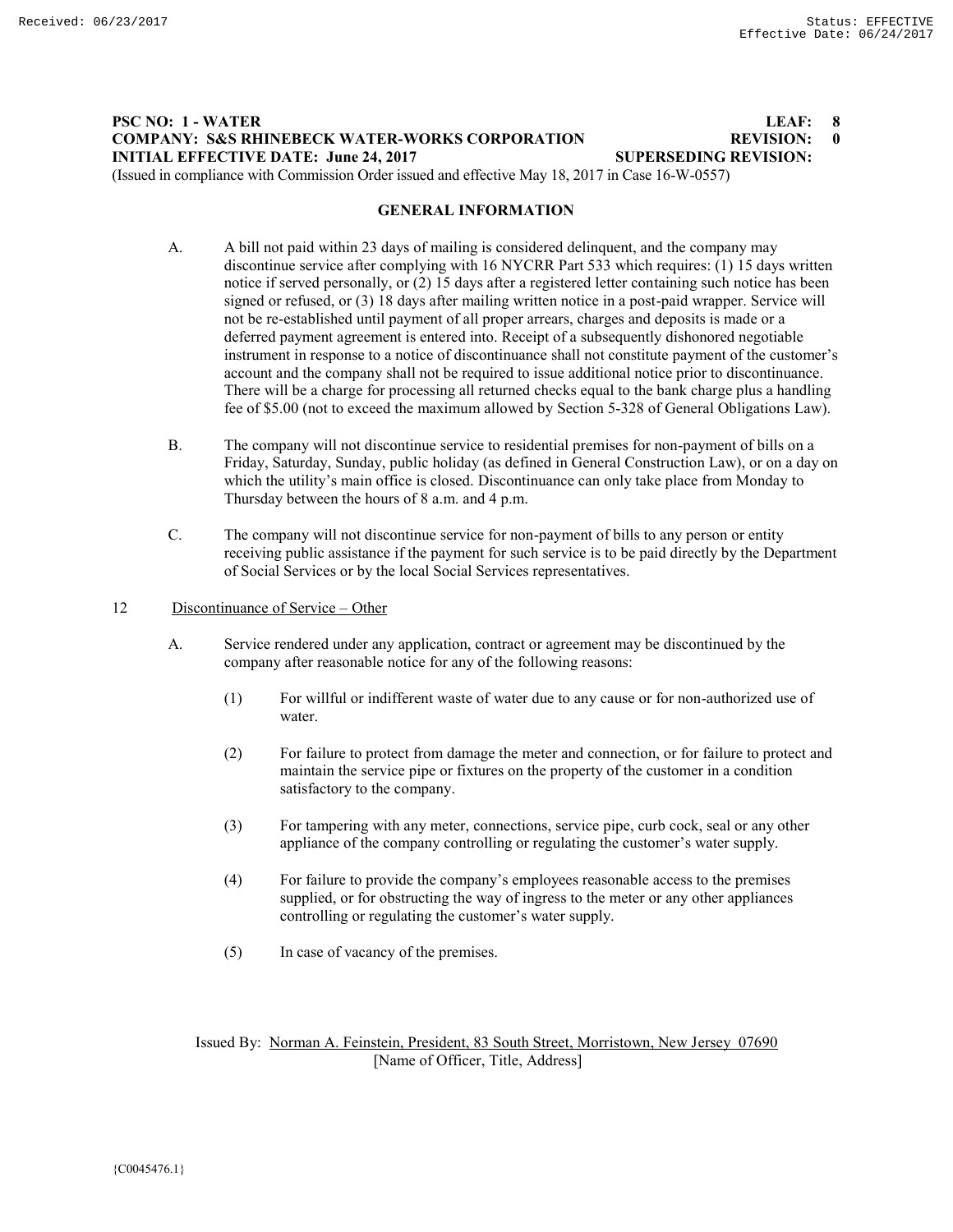# **PSC NO: 1 - WATER LEAF: 9 COMPANY: S&S RHINEBECK WATER-WORKS CORPORATION REVISION: 0 INITIAL EFFECTIVE DATE: June 24, 2017 SUPERSEDING REVISION:**

(Issued in compliance with Commission Order issued and effective May 18, 2017 in Case 16-W-0557)

# **GENERAL INFORMATION**

- (6) For cross connections.
- (7) For submetering or reselling water.
- (8) For non-compliance with water usage restrictions.
- (9) For violation of any rule or regulation of the company as filed with the Public Service Commission, provided such violation affects the reliability or integrity of the water system.
- B. Written notice of discontinuance of service shall contain the information required by 16 NYCRR Section 533.3 and will be given except in those instances where a public health hazard exists.
- C. The company may, at any time, temporarily discontinue water service in case of accident, or for the purpose of making connections, alterations, repairs, changes, etc.
- D. Except as stated in the preceding paragraph, or in the case of a violation that threatens the integrity of the water system, the company shall not discontinue service to any customer on a Friday, Saturday, Sunday, Public Holiday or on a day when the company is not open for business. Public Holiday shall refer to those holidays defined in the General Construction Law.

#### 13. Discontinuance of Residential Service – Special Procedures

If termination of service would result in serious impairment to health and safety, the company must delay the termination of service or, if service has already been terminated, must restore service, for thirty days under the following conditions.

- A. all occupants are either blind, disabled, 62 years of age or older or 18 years of age or under;
- B. a medical emergency exists; or
- C. if heating would be affected between November 1 and April 1.

It is the customer's responsibility to notify the company that such conditions exist and to provide any required documentation. The company may require that the customer make appropriate arrangements to pay any arrears as well as pay current bills.

#### 14. Deferred Payment Agreements

In addition to those circumstances in Section 13, the company will consider granting residential customers reasonable payment terms in cases where a residential customer is threatened with termination of service, or where the company has issued a backbill to a residential customer. Any such agreement may require the residential customer to make a reasonable down payment, and to pay bills when issued.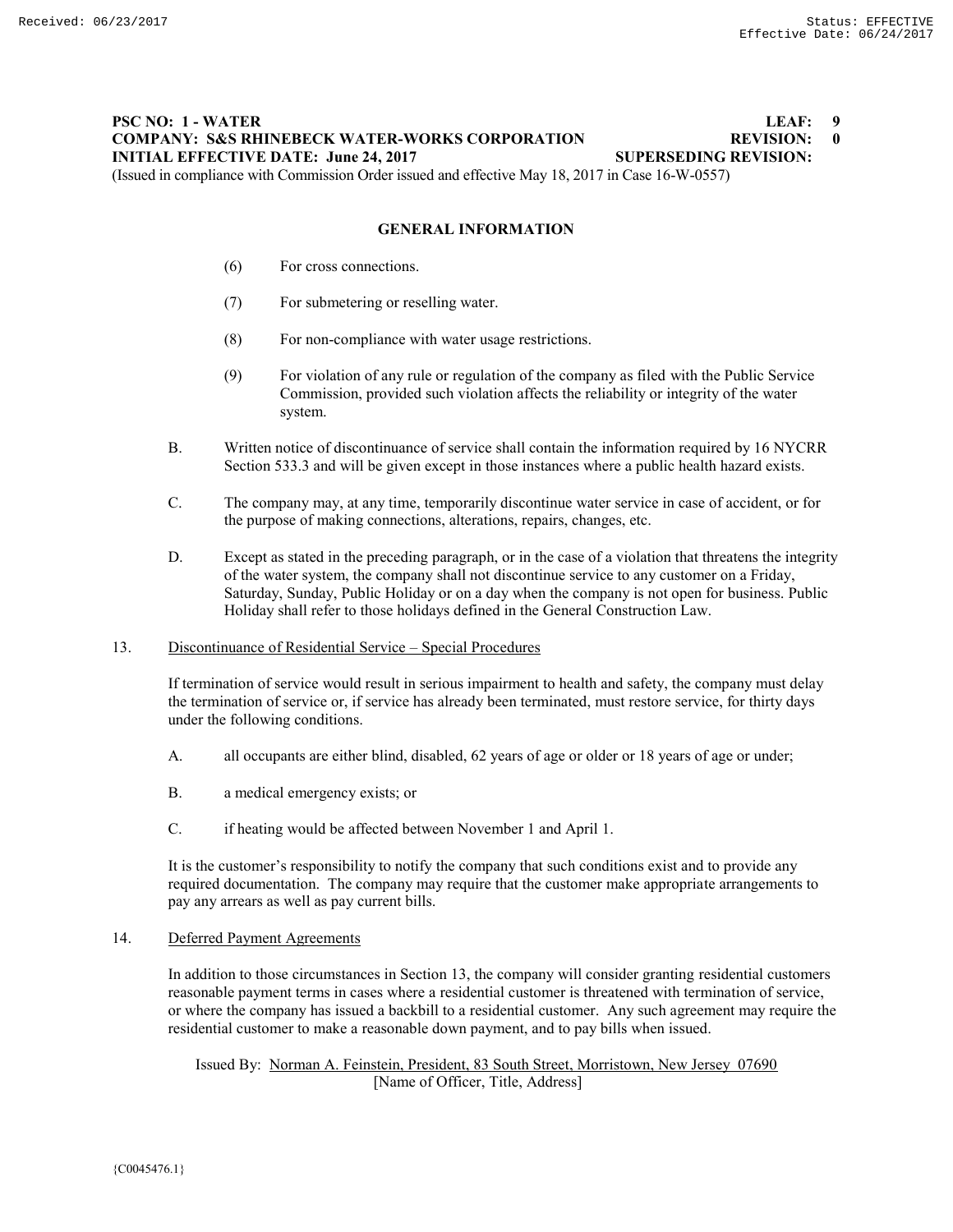## **PSC NO: 1 - WATER LEAF: 10 COMPANY: S&S RHINEBECK WATER-WORKS CORPORATION REVISION: 0 INITIAL EFFECTIVE DATE: June 24, 2017 SUPERSEDING REVISION:** (Issued in compliance with Commission Order issued and effective May 18, 2017 in Case 16-W-0557)

**GENERAL INFORMATION**

#### 15. Complaint Handling Procedures

- A. The company will promptly investigate and evaluate all complaints received from customers regarding bills for service rendered or required deposits. The results of the company's findings will be reported to the customer. During the period of investigation and evaluation, service will not be discontinued, nor shall a new notice of termination be issued, provided, however, that the customer will be required to pay the undisputed portion of any balance due, which may include bills for current usage.
- B. After the completion of such an investigation, if the company determines that the disputed service has been rendered, or that the disputed charge or deposit is proper in whole or in part, the company may require that the full bill or deposit be paid. Appropriate notices of the determination shall be given to the customer, and where notice of discontinuance of service was previously sent, or is served with the determination, such notice shall include a statement advising the customer of the availability of the Commission's complaint handling procedures, including the address and telephone number of the Department's Consumer Services Division. Where prior notice of discontinuance was sent, company procedure provides for discontinuance of service if customer fails to pay the proper amount due and owing within 5 days after notice of the company determination was served personally on the customer or at least 8 days after mailing of the notice. Under no circumstances will discontinuance of service occur if so precluded by the Commission.
- C. In situations where the complaint procedures of the Commission have been invoked and it is determined that the disputed service has been rendered or that the disputed charge or deposit is proper and prior notice of discontinuance was sent, a customer's service will not be discontinued for failure to pay the amount found due and owing until at least 5 days after notice of the Commission's determination, where personal service is made, or at least 8 days after mailing of such a notice.

#### 16. Restoration of Service

A charge will be made to restore service after discontinuance at the customer's request, for non-payment or for violation of these rules.

This charge will be \$100.00 during normal business hours (8:00 a.m. to 4:00 p.m., Monday through Friday), \$150.00 outside of normal business hours Monday through Friday and \$250.00 on weekends or public holidays. The holidays for which the \$250.00 charge will apply are as follows:

New Year's Day Labor Day Dr. Martin Luther King, Jr. Day Columbus Day Lincoln's Birthday Veteran's Day Washington's Birthday Thanksgiving Day Memorial Day Christmas Day Independence Day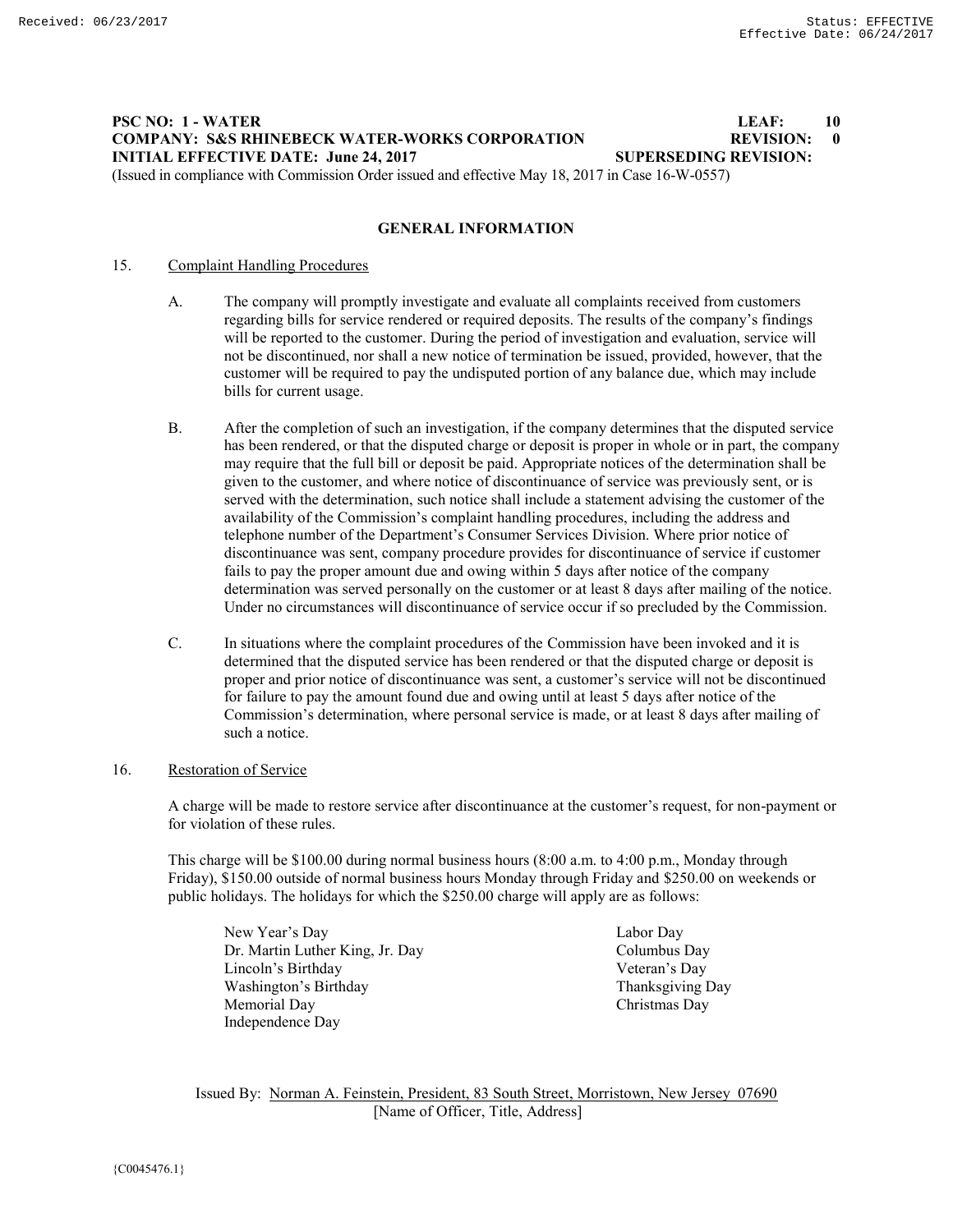# **PSC NO: 1 - WATER LEAF: 11 COMPANY: S&S RHINEBECK WATER-WORKS CORPORATION REVISION: 0 INITIAL EFFECTIVE DATE: June 24, 2017 SUPERSEDING REVISION:** (Issued in compliance with Commission Order issued and effective May 18, 2017 in Case 16-W-0557)

**GENERAL INFORMATION**

In a case where service is being restored after discontinuance for non-payment, the company may require full payment of all arrears as well as the restoration of service charge. If the company and the customer have entered into some form of payment agreement, the agreed upon down payment may be required before service will be restored.

If it becomes necessary to disconnect service at the main because of willful acts of a customer, the service restoration charge will include the actual costs incurred by the company to disconnect and reconnect the service.

#### 17. **Interest on Customer Overpayments**

The company will provide interest on a customer overpayment as follows:

- A. A customer overpayment is defined as payment by the customer to the company in excess of the correct charge for water service supplied to the customer which was caused by erroneous billing by the utility.
- B. The rate of interest on such amounts shall be the greater of the unadjusted customer deposit rate or the applicable late payment rate, if any, for the service classification under which the customer was billed. Interest shall be paid from the date when the customer overpayment was made, adjusted for any changes in the deposit rate or late payment rate, and compounded monthly, until the date when the overpayment was refunded.
- C. The company will not pay interest on customer overpayments that are refunded within 30 days after such overpayment is received by the company.

## 18 Regulation

All matters, rules and other situations concerning the rendering of water service which are not specifically covered herein or in a provision of the New York State Codes, Rules and Regulations and which are subject to the jurisdiction of the Public Service Commission, and for which a customer and the company cannot agree as to an equitable and fair solution will be referred to said Commission to be resolved. Either the customer or the company may request that a rule or provision of this tariff be changed for a particular situation.